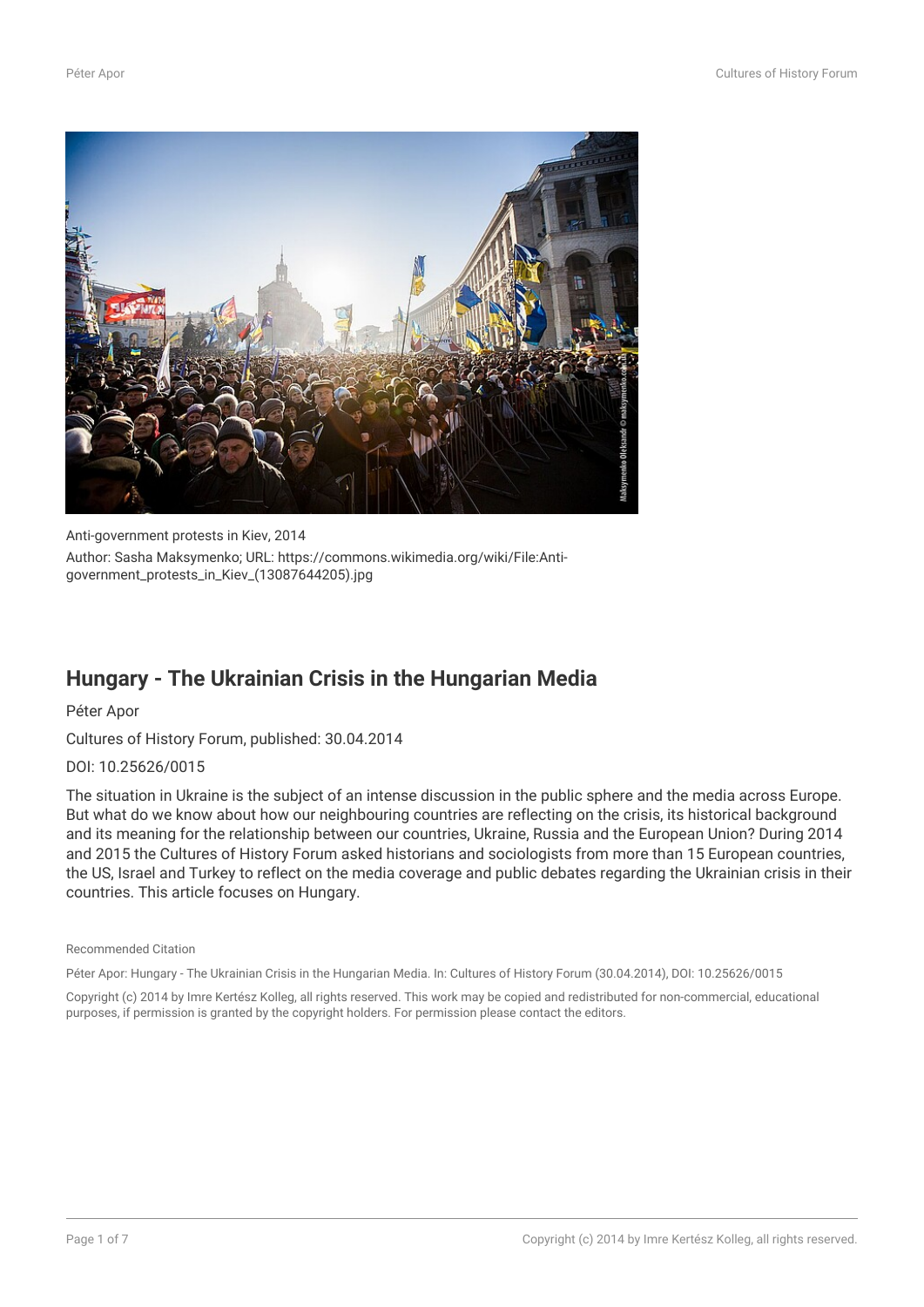## **Hungary - The Ukrainian Crisis in the Hungarian Media**

In Hungary, the crisis in Ukraine, the protest movement on the Maidan in Kiev, the violent clashes between demonstrators and the police, and the collapse of President Yanukovich's government made the headlines as they did almost everywhere else in Europe and North America. Besides the regular reports in daily newspapers and on television, public media often produced more sophisticated analyses of the events by consulting experts. In this kind of analysis, in the form of either television debates or published essays, two types of commentator typically spoke.

# "Westernizers" and "Russophiles"

The first group consisted of experts on global and international security politics. Péter Tálas, the director of the Strategic Defence Research Centre at the National University of Public Services, was the most frequent guest on talk shows, followed by foreign affairs expert András Rácz, associate professor at the Institute of International and Political Studies at Péter Pázmány University, and László Póti, senior research fellow at the Hungarian Institute of International Affairs. The second group of expert voices mainly comprised scholars, especially Russian and Eastern European specialists such as Zoltán Sz. Bíró, the most frequently interviewed expert on Russia, or Beáta Varga from the University of Szeged.

As in other European countries, the media discussion of the Russian military intervention in the Crimea can be divided into two phases: the months of the government crisis and demonstrations in the centre of Kiev and the subsequent international calamity prompted by Russian actions on the Crimean peninsula.

In Hungary, the first phase was generally conceived as a domestic crisis of governance resulting from the internal divisions in Ukrainian society and politics, particularly the divide between "Westernizers" and "Russophiles" or between "Ukrainian-speakers" and "ethnic Russians". Hungarian media tended to interpret the events in the context of the previous "orange revolution" and saw them as the next phase in a conflict between the oligarchic ruling elite and a popular opposition. The Maidan protest movement was thus viewed as an example of unstructured non-political violence, which was triggered by the brutal intervention of the police and then escalated by violent popular reactions. The participants in the movement were usually referred to using neutral terms such as "demonstrators". In general, mainstream Hungarian commentaries were reluctant to take sides and refused to talk about either a "revolution" or a "putsch".[1]

Following Russia's military intervention, the discussions became noticeably "globalized". Since then, the Ukrainian crisis has mainly been discussed in terms of geopolitics, territories and populations. In trying to make sense of the events in Ukraine, the media focus has turned to security politics and the question of what states and regions may be affected by the new situation and in what way. The Hungarian media shows a keen interest in diplomacy and often considers the main agents of international politics who are expected to be opposed to the Russian intervention, e.g. the USA, the European Union and China. These states and international alliance systems are conceived as having conflicting power interests when it comes to Russia: the United States' wish to maintain the global power equilibrium; the EU's interest in political and economic stability on its eastern edges; and China's shared frontier with Russia in Asia.<sup>[2]</sup>

Economics is another important issue addressed in the Hungarian discussion of Ukraine.<sup>[3]</sup> It is often stressed that Ukraine plays an important role in the trading of fossil fuels such as gas, particularly from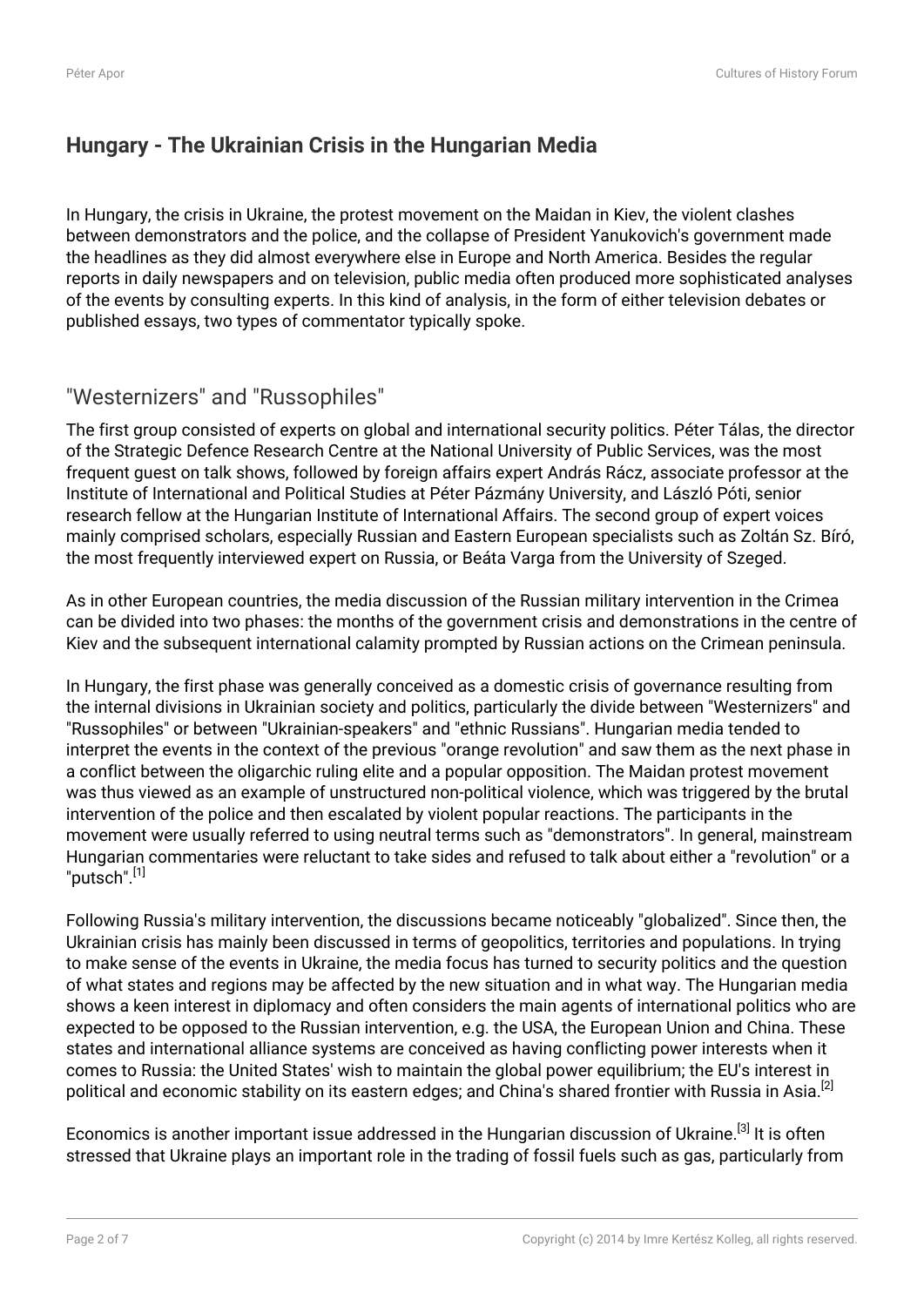Russia, and that the Russian intervention may endanger the secure supply of such energy sources. Commentators have asked how international systems may be affected by the Ukrainian crisis.<sup>[4]</sup> Journalists and experts have also raised concerns with regard to how NATO and individual NATO member states may react to the Russian military intervention. Here, particular attention has been paid to Poland and the Baltic States, which share frontiers with Russia and, as it is usually highlighted, are wary of Russia due to their experience of occupations in their recent history.

Frequently, Ukraine is conceived as being subject to international constellations and global networking. Experts in Hungary often ask what the European Union or Russia can offer to Ukraine in terms of political integration and economic aid.<sup>[5]</sup> It is normally stressed that while Russia can provide Ukraine with relative political and economic security, it's offer is no match for the EU's promise of economic modernisation. Against this background, the status of Ukraine is seen as the outcome of an East-West competition. Occasionally, even the status of Ukrainian statehood is interpreted as a matter of geopolitics. Several commentators are quick to point out that Ukraine emerged as a post-Soviet state with little or no legacy of an historical statehood. Some, like Péter Tálas in an interview on 3 March 2014 in the leading leftist daily Népszabadság<sup>[6]</sup>, even see Ukrainian statehood as a legitimate subject of international security considerations and argues that the "need" for a Ukrainian state may be debatable.

The issues of global security and Ukrainian ties with Russia situate the media discussions in the context of empire.<sup>[7]</sup> Concerns about Russian territorial expansion and possible spheres of influence and the role that various populations might play in these developments are the categories usually used to understand the rise and fall of empires. These categories clearly mobilize old-fashioned stereotypes of a "Russian Empire" that has, in essence, not changed. President Putin is portrayed as the direct heir to tsarist Russia whose legacy has been preserved by the quasi-Soviet empire. However, this perspective on international affairs also makes it easier to make sense of the role the European Union and the USA are playing in the crisis: both appear to be pursuing their familiar power politics in the European borderlands. (Notably, Paul Kennedy's The Rise and Fall of the Great Powers was a major bestseller in Hungary around the year 1989.)

## Ukraine the foreign Land

Although it was (and still is) a major media story, the Ukrainian crisis seems to have very few direct links to Hungary. While the Maidan events were covered in great detail, most reports and analyses view "Ukraine" - the country and the society - as a remarkably abstract concept. Understood as part of a global security issue or explained in the context of cultural otherness (Russian and East European studies), Ukraine appears as a distant, alien, almost exotic land. It is often claimed that Ukraine is a country with an amorphous identity composed of strange people, including Russian-speaking Ukrainian nationalists, Russian-speaking Russians, and a Ukrainian-speaking "Western" population. Experts emphasize that Ukraine is basically a post-Soviet construction, an emergent nation.<sup>[8]</sup> Some commentators suggest that, given the fact that its political, ethnic and linguistic borders have shifted so often in its recent history, historical uncertainty is part and parcel of the Ukrainian nation. They seem to argue that without a stable historical statehood and borders, linguistic and ethnic continuities, and a coherent national identity, the state's legitimacy is weak. They speak as if, despite the existence of the Ukrainian state, the country and the nation are somehow not fully valid. Ukraine is thus included in a somewhat vague concept of Eastern Europe, which is not very difficult to identify with "Russia" as the empire of the East. In this way, Ukrainians are identified with the "global Russians".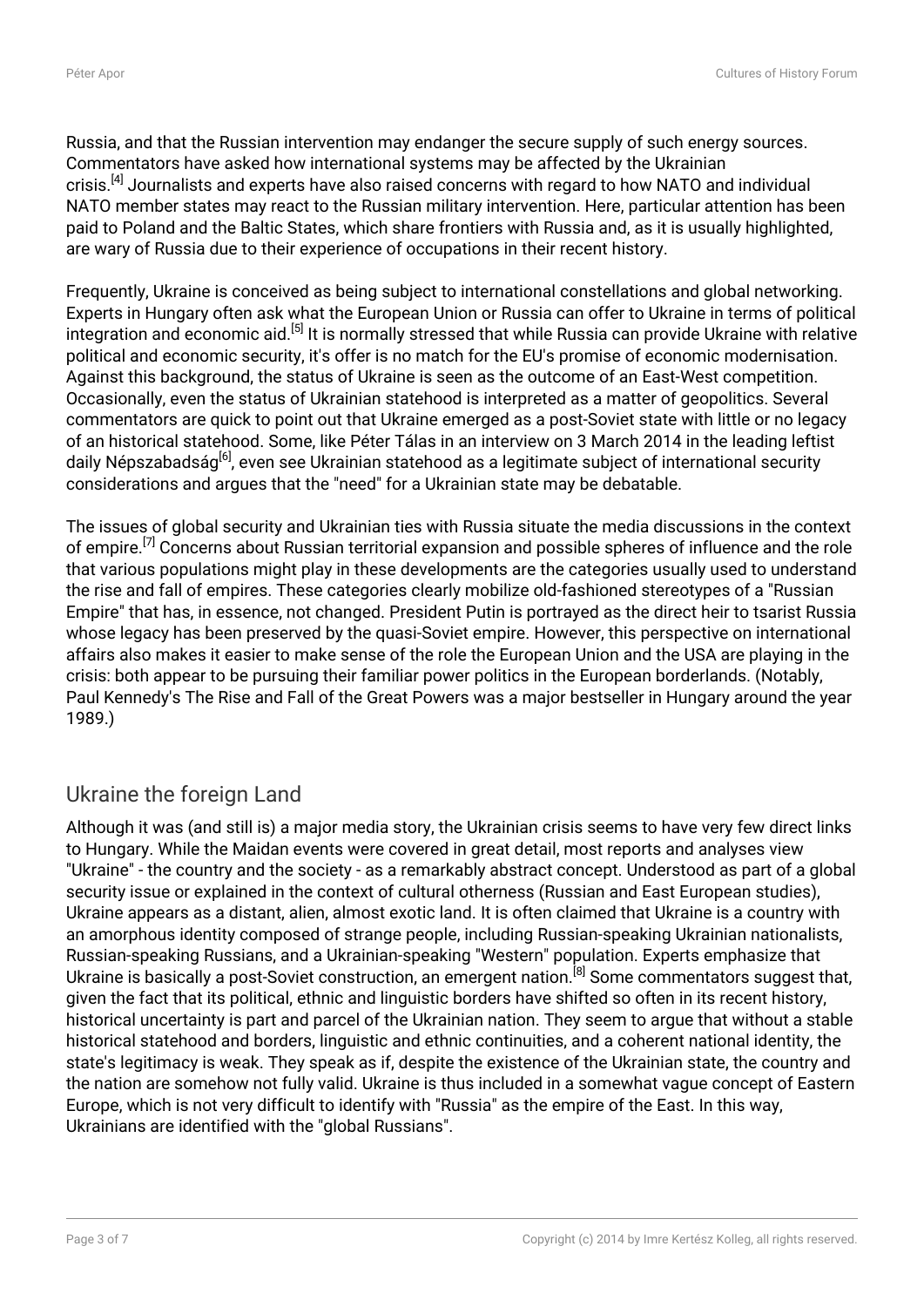The majority of Hungarians traditionally consider Eastern Europe as a geo-historical area that is fundamentally different to their own country, as a region that might be interesting to study, but is basically irrelevant to Hungary's international and domestic circumstances. Most Hungarian intellectuals, political elites and ordinary citizens see their country as part of a "Western" historical and political region, either in the form of a "modified Western Europe" called Central Europe or as part of mainstream European civilization. The impact of Eastern Europe and neighbouring national cultures is generally thought to be limited to political dependence or economic planning, whereas the study of entanglements, transfers and shared historical legacies remains the domain of scholarship.

It comes as no surprise that very few direct links have been drawn between Hungary's experience and the crisis in Ukraine. Unlike in Poland, Romania or the Baltic countries, Russia's military intervention has, for the most part, raised only economic concerns in Hungary.<sup>[9]</sup> Experts stress the need to reconsider Hungarian involvement in Russian investments and to review Russia's role as a reliable partner. (Interestingly enough, although most commentators understand the anxieties of Poland and the Baltic states in the face of Russian military might given their experience of Russian occupation in their recent past, nobody has recalled that Hungary herself might have had a similar experience in 1945 or 1956.)

The other direct link between Hungary and the Ukrainian crisis to which the Hungarian media points is the issue of minorities. Foreign Minister János Martonyi is anxious to protect the Hungarian minority in Western Ukraine.<sup>[10]</sup> Security experts warn that the way Russia uses and abuses the ethnic Russian population in Ukraine may have an impact, either positive or negative, on how the cultural and regional autonomy movements of Hungarian minority groups in Romania, Slovakia and Serbia will develop in the future.

Although radicals who see the Russian acquisition of the Crimea as a blueprint for Hungary in Western Ukraine are a minority voice in the public media, $^{[11]}$  their views are often expressed on various online forums and commenting sites.[12] (Right-wing extremist Jobbik party delegate Dávid Kovács, who was personally invited by Russian politicians to supervise the referendum in the Crimea, stated that the process completely conformed to international and democratic norms. Kovács himself graduated from the Institute of International Relations in Moscow in 1986. His views were similar to those of Mateusz Piskorsi, a member of the Polish populist party Samoobrona.) Radical voices echo the then still underground right-wing extremists who in 1993 accused Prime Minister József Antall of failing to seize the opportunity to "re-acquisition" Slovakia after the dissolution of Czechoslovakia.<sup>[13]</sup>

Even though political elites and mainstream public media, in line with the 28 March official communiqué of the Hungarian government, reject such a radical line as irresponsible and dangerous, [14] they reinforce the impression that the most important - perhaps the only direct - connection of Hungarians to the Ukrainian crisis is the Hungarian minority. After the escalation of violence in Kiev in late February, Prime Minister Viktor Orbán visited the Hungarian-Ukrainian border, while State Secretary Zsolt Németh talked about the special responsibility of Hungary towards Ukraine due to the Hungarian minority in the country. Hungarian media regularly publishes reports about the situation of Hungarian minority groups and also interviews minority leaders, which is a typical way of discussing neighbouring countries in Hungary. The protection of minority rights and cultural identities among ethnic Hungarians is truly an important issue, which no government in Hungary can avoid addressing. However, while the media focuses on the minority issues that link Hungary to Ukraine, it discusses the political troubles and atrocities there as distant events beyond the scope of ordinary Hungarians, showing little awareness of the existence of a major European country in Hungary's backyard. In general, the complexities of Ukrainian history and society are underexplored and the relevance for Hungary of broader developments in a huge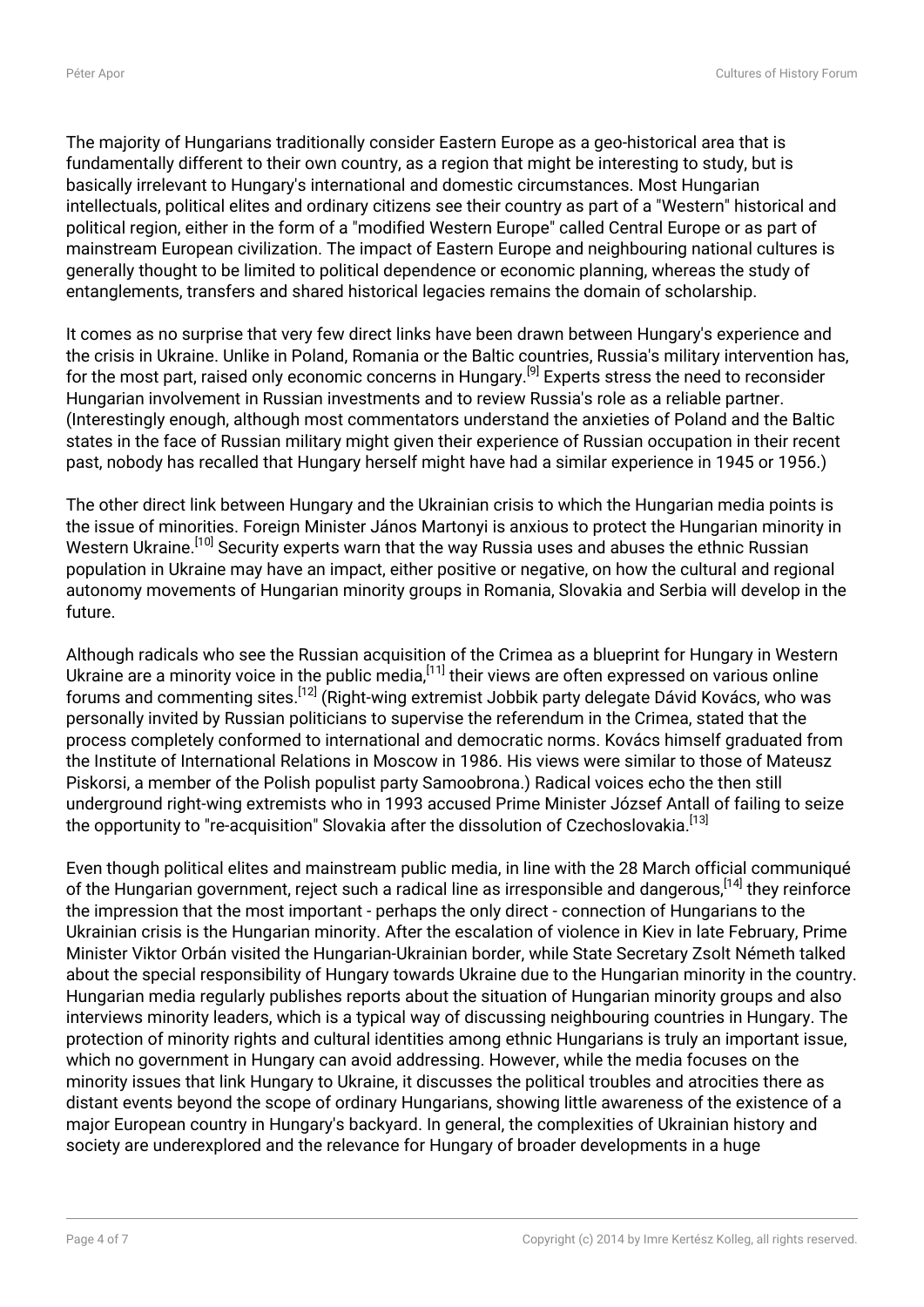neighbouring country with a population of 48 million people is rarely clarified.